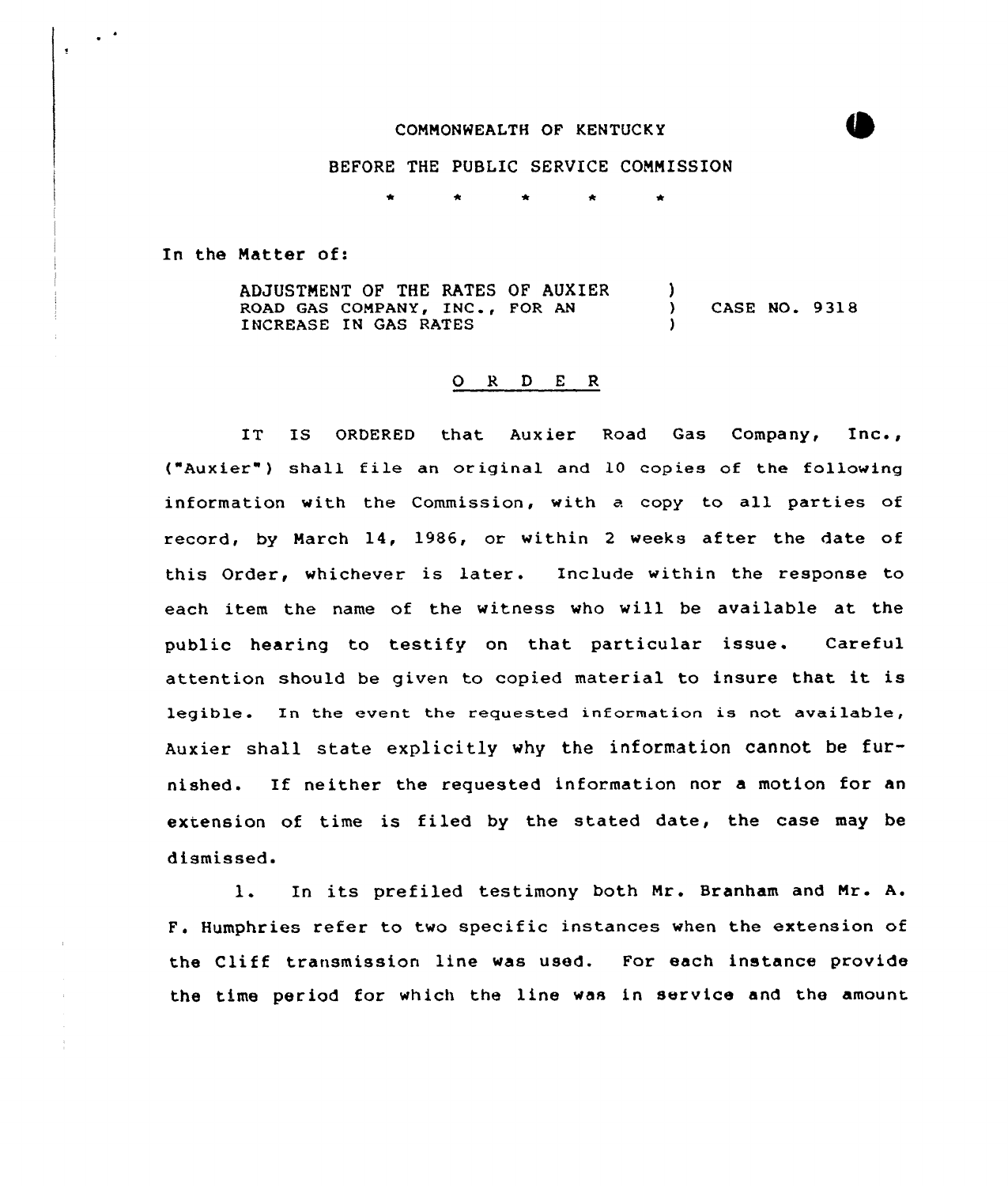of Mcf (per month or per day as appropriate) provided through the line.

2. In addition to these two instances has the extension to the Cliff transmission line been utilized at any other time(s)2 If so, state the time period and the amount of Mcf provided for each instance.

3. If Auxier had not decided to purchase the extension "to avoid legal entanglements", what types of legal entanglements would have ensued? Between whom?

4. Regardless of whether the extension line's tap into <sup>a</sup> Kentucky West Virginia line becomes a permanent supply point, can the extension line be utilized as a means to acquire local production of gas?

5. Has Auxier made contact with or received inquiries from local producers who have supplies of gas available2 If so, how does the price compare with Columbia and Kentucky West Virginia?

6. In his prefiled testimony Mr. Humphries states that Auxier contracted with a third party to transport the gas purchased into its distribution system, and that <sup>a</sup> third party built the extension. Who was the third party in each instance? Describe the expertise and experiences each has relating to the transportation of gas and the construction of natural gas pipelines.

7. Explain the circumstances of the February, 1986, emergency that required the use of the Cliff transmission line and why it took until May, 1985, to correct the emergency. Also,

 $-2-$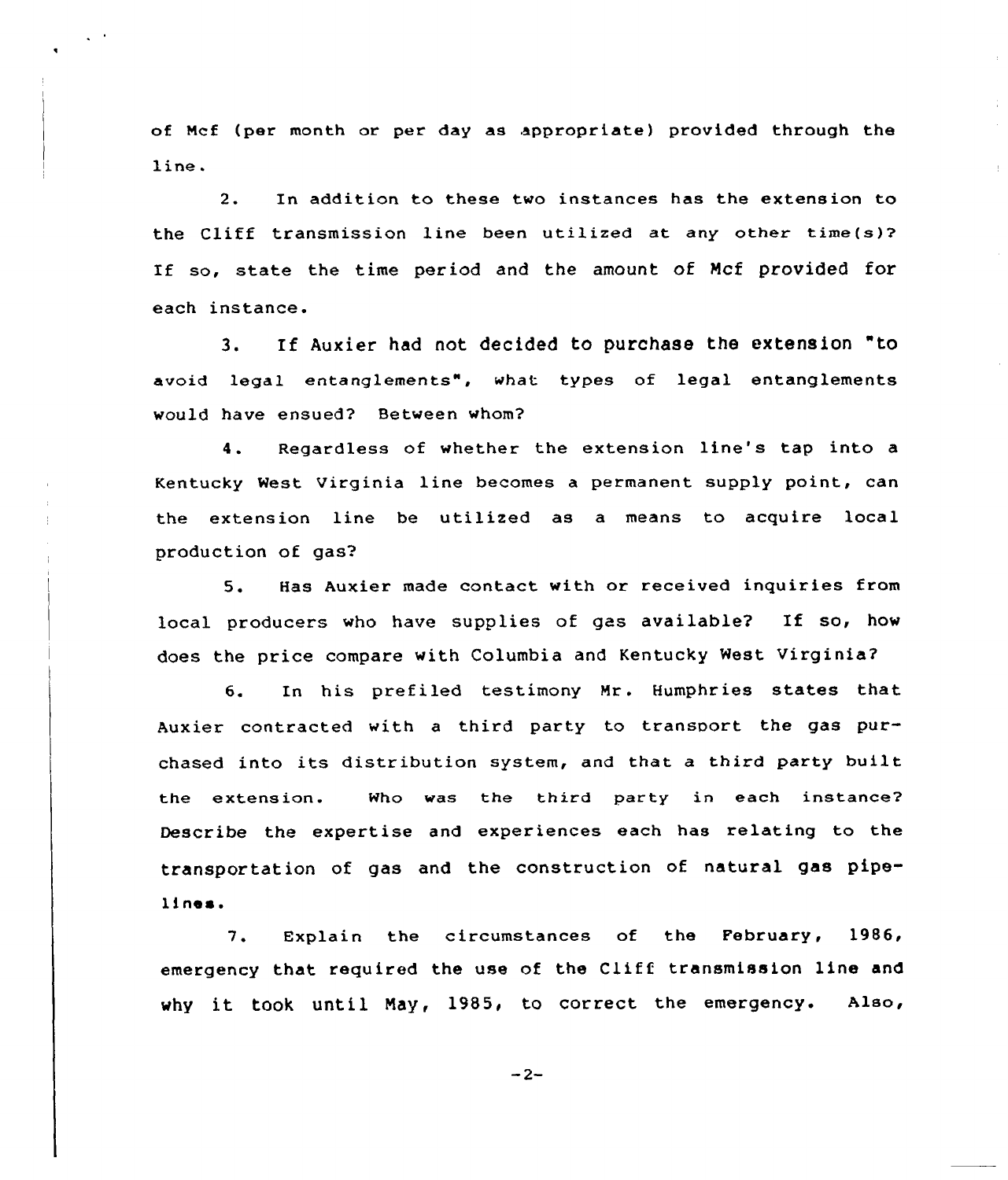state the minimum amount of time that would have been required to correct the emergency with an immediate and maximum effort.

 $\sim$   $\sim$ 

8. State all of the alternatives available to Auxier for serving the referred-to 60 customers.

9. With regard to the Cliff transmission line, provide copies of any contracts for gas which vill require the utilization of this line. Also, indicate whether any of these contracts have been approved by FERC if required. If no contracts exist, explain.

10. Provide copies of all studies conducted on the feasibility of constructing the Cliff transmission line.

ll. With regard to Humphries' testimony, provide a copy of the study wherein it was determined that Auxier could "save its customers approximately 851,000 over a 5-month period by purchasing gas from other sources".

12. Provide any evidence available to show that Auxier is negotiating with other producers for. any portion of its gas  $supply.$ 

13. Provide reference to any testimony, exhibits, or crossexamination in Case No. 9003, presented by Auxier, relating to the appropriate determination of or basis for setting IUS rates.

 $-3-$